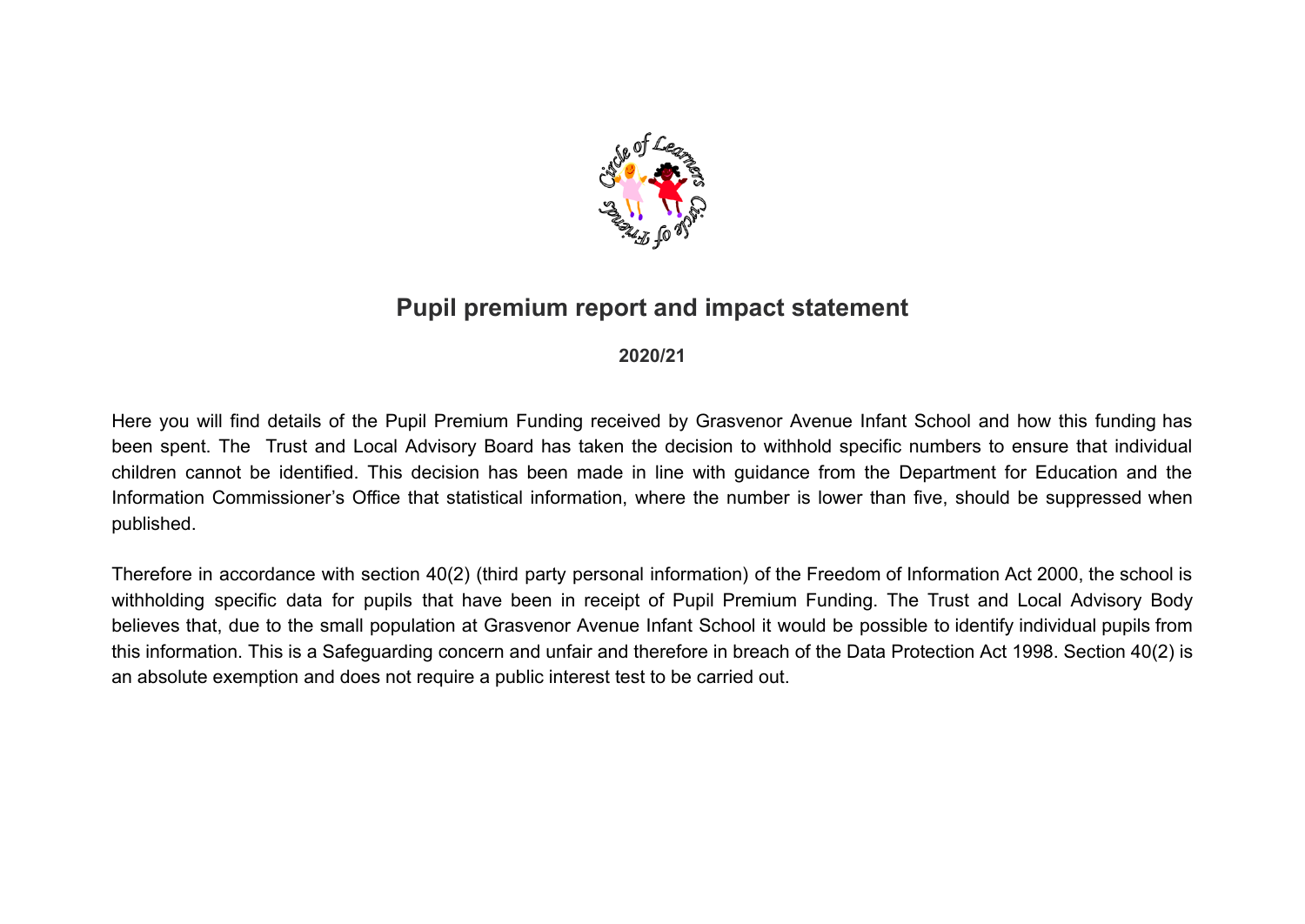## **Strategy:**

We have a 3-part approach for ensuring our Pupil Premium funding is spent well which focuses on the following:

- whole-school strategies that impact on **all** pupils

- Focussed support to target pupils **working below** Age Related Expectations or making slow progress

- specific support /provision targeting **pupil premium pupils**

The Grasvenor Avenue Infant School leadership and wider staff team ensure that Pupil Premium funding and provision impacts Pupil Premium pupils in a holistic manner, addressing not only achievement and attendance concerns but also pastoral care and enrichment.

An identified Local Advisory Board member has responsibility for Pupil Premium. The Head Teachers, Family Liaison Officer and SENCo are responsible for monitoring provision and outcomes, and the wider staff team implement and evaluate provision. Data is used regularly to evaluate pupil premium outcomes compared to other pupils in school and national data to ensure the correct strategies and provision are in place.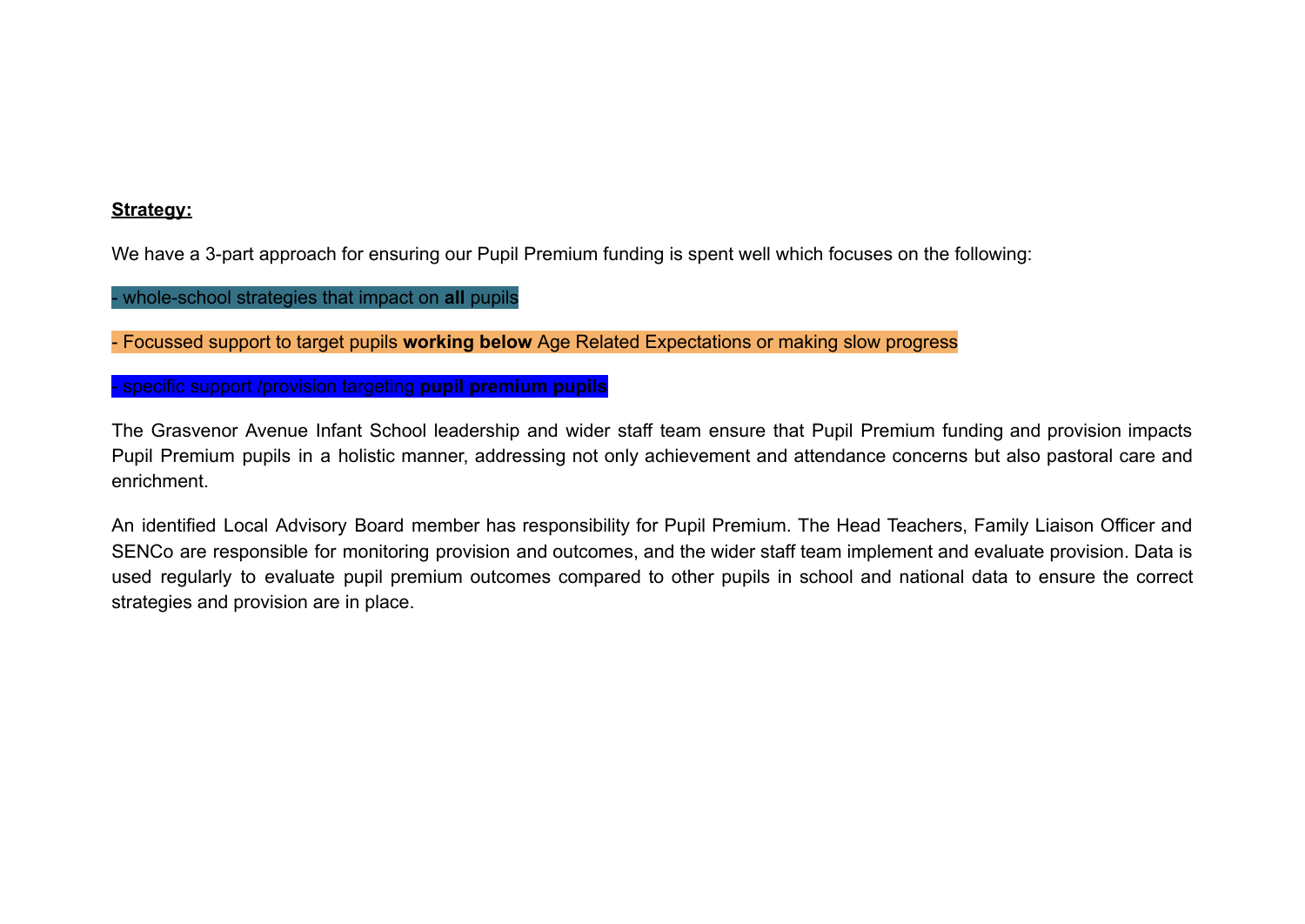# **Pupil premium report : Draft Figures.**

| School name:                    |             | <b>Grasvenor Avenue Infant School</b>        |             |  |
|---------------------------------|-------------|----------------------------------------------|-------------|--|
| Academic year:                  | 2020/21     | Total pupil premium budget:                  | £28245      |  |
| Total number of pupils on roll: | 68          | Number of pupils eligible for pupil premium: | 38%         |  |
| Date of review:                 | Autumn 2021 | Date of next scheduled review:               | Autumn 2022 |  |

## **Objectives for spending Pupil Premium Grant in 2020/21:**

## **A. 95% attendance, including online learning**

● appropriate online learning methods, plans and resources in place

## **B. Pupils make at least good progress**

- To ensure that Year 1 PP learners will meet the expected standard in the phonics screening test, if taken.
- To ensure all PP children making at least good progress in all subject areas
- To ensure early identification and support for PP children making less than expected progress.
- **C. Pupils confident to communicate their emotions, thoughts and needs and make good progress in Communication, Language and Literacy**
	- To ensure PP pupils have wellbeing and mental health support during ongoing pandemic
	- To provide holistic support for PP children and their families, and ensure PP families most affected by Covid are swiftly supported.

## **D. Increased life aspirations and cultural capital (through parental engagement and enrichment )**

- To enable all PP children to participate in educational visits
- To provide a varied and rich and curriculum and enrichment opportunities for all PP learners.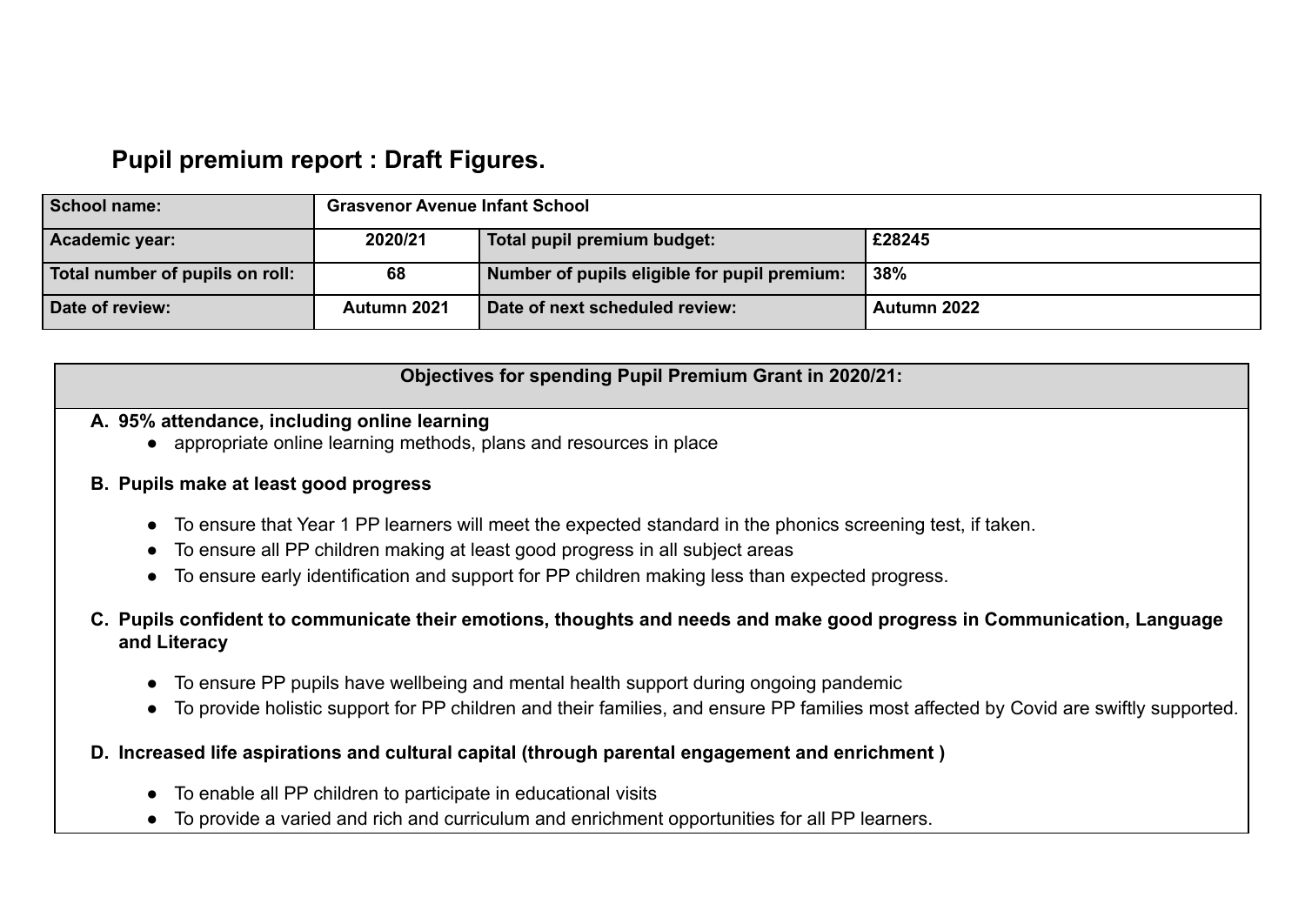| To upskill parents/carers through workshops<br>$\bullet$                                                                                                                                                                                                            |                                                                                                                                                                                                                                                                                                                                                                                                                                                                                                        |
|---------------------------------------------------------------------------------------------------------------------------------------------------------------------------------------------------------------------------------------------------------------------|--------------------------------------------------------------------------------------------------------------------------------------------------------------------------------------------------------------------------------------------------------------------------------------------------------------------------------------------------------------------------------------------------------------------------------------------------------------------------------------------------------|
|                                                                                                                                                                                                                                                                     | <b>Internal Barriers</b>                                                                                                                                                                                                                                                                                                                                                                                                                                                                               |
| 1) Covid-19 and impact on attendance, missed learning and wellbeing<br>2) Low starting points<br>3) High mobility<br>4) Whole school curriculum planning and delivery across the school is still in progress                                                        |                                                                                                                                                                                                                                                                                                                                                                                                                                                                                                        |
|                                                                                                                                                                                                                                                                     | <b>External Barriers</b>                                                                                                                                                                                                                                                                                                                                                                                                                                                                               |
| 5) Covid-19 and impact on attendance, missed learning and wellbeing<br>6) Parental engagement leading to lack of support or aspirations for pupil<br>7) Instability in the home, especially due to covid-19<br>8) Language (new to English, language poor families) |                                                                                                                                                                                                                                                                                                                                                                                                                                                                                                        |
| <b>Desired outcome</b>                                                                                                                                                                                                                                              | <b>Success criteria</b>                                                                                                                                                                                                                                                                                                                                                                                                                                                                                |
| A)95% attendance, including online learning                                                                                                                                                                                                                         | PP pupil attendance is 95.8% or above including attendance at online<br>learning.<br>Online learning is clear and accessible and families are supported to<br>take part as needed.                                                                                                                                                                                                                                                                                                                     |
| B) Pupils make at least good progress                                                                                                                                                                                                                               | At least 85% of PP pupils are making at least good progress.<br>Narrowing gap between national and school data (KS1 SATs, phonics,<br>GLD).<br><b>Robust baseline.</b>                                                                                                                                                                                                                                                                                                                                 |
| C)Pupils confident to communicate their emotions, thoughts and<br>needs and make good progress in Communication, Language<br>and Literacy                                                                                                                           | At least good progress for PP pupils in literacy for 85% PP.<br>Pupil voice questionnaire shows that PP children are happy in school<br>Pupil voice questionnaire shows that PP children are happy in school.<br>At least 85% of PP pupils are making at least good progress<br>Parent voice survey shows parents feel their child/ren feel supported<br>and are happy at school and they themselves are supported.<br>My Concerns shows PP families receiving support from Family Liaison<br>Officer. |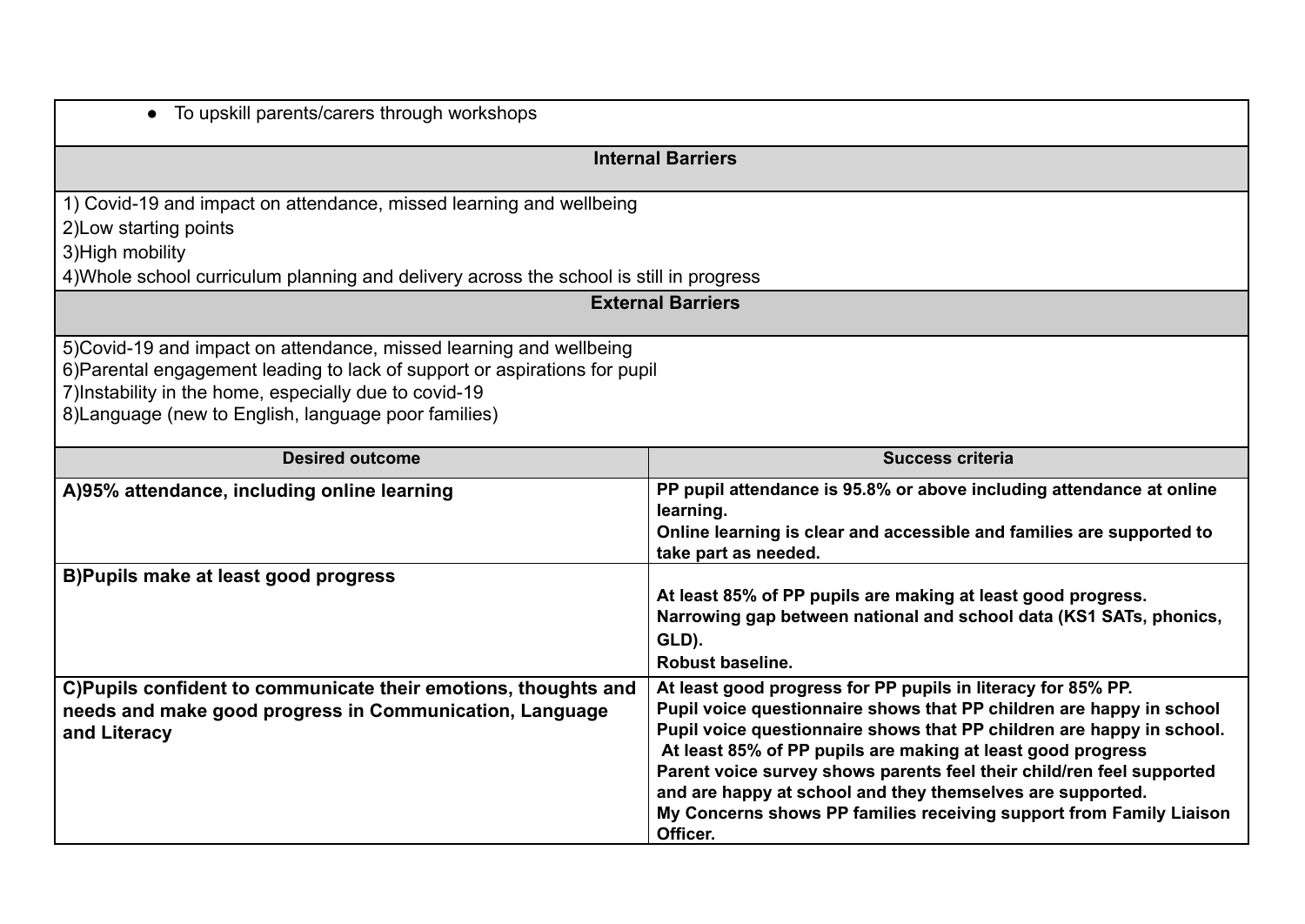| D)Increased life aspirations and cultural capital (through parental<br>engagement and enrichment)                                                                                                                             | Further development of phonics, maths and reading workshops taking<br>place. Increased engagement with home learning. Increased<br>engagement with Evernote and online learning. 100% of PP children<br>involved in enrichment activity of their choice. 100% participation on<br>trips. |
|-------------------------------------------------------------------------------------------------------------------------------------------------------------------------------------------------------------------------------|------------------------------------------------------------------------------------------------------------------------------------------------------------------------------------------------------------------------------------------------------------------------------------------|
|                                                                                                                                                                                                                               | How will improvement of outcomes be measured?                                                                                                                                                                                                                                            |
| A) Monitoring of Routemap data by SLT. External data. Pupil Progress meetings.                                                                                                                                                |                                                                                                                                                                                                                                                                                          |
| B) Monitoring Integris, reporting to LAB, Attendance team data                                                                                                                                                                |                                                                                                                                                                                                                                                                                          |
| C) Pupil questionnaires. Routemap data. Tracking systems, books, learning walks, lesson observations, pupil progress meetings,<br>intervention tracking. Parent questionnaires                                                |                                                                                                                                                                                                                                                                                          |
| D)Increased provision of parents at workshops. Increased engagement with home learning through daily registration and marking and<br>online tracker Evernote. Increased PP numbers attending clubs and enrichment activities. |                                                                                                                                                                                                                                                                                          |

| <b>Whole School Strategies</b> |                                                 |                                                               |                                                                                                                                                                                                                                                                                                                                                                                                                                                                   |                               |               |
|--------------------------------|-------------------------------------------------|---------------------------------------------------------------|-------------------------------------------------------------------------------------------------------------------------------------------------------------------------------------------------------------------------------------------------------------------------------------------------------------------------------------------------------------------------------------------------------------------------------------------------------------------|-------------------------------|---------------|
| <b>Desired</b><br>outcome      | Action/approach                                 | <b>Evidence/Rationale</b>                                     | How will you ensure it is implemented well?                                                                                                                                                                                                                                                                                                                                                                                                                       | <b>Staff lead</b>             | <b>Review</b> |
| A                              | <b>Termly Pupil</b><br><b>Progress Meetings</b> | Trend data is below<br>national and LA in all year<br>groups. | Termly Pupil Progress Meetings discuss and set necessary<br>actions for teaching, including individualised strategies and<br>interventions (small group; 1:1), regarding the progress and<br>provision for all pupils, based on 3x year data drop information<br>and teacher knowledge.<br>Pupils and staff are aware of their targets/next steps<br>Behaviour plans, pupils needs and support are shared with all<br>staff as appropriate to ensure consistency. | <b>SLT</b><br><b>Teachers</b> | Termly        |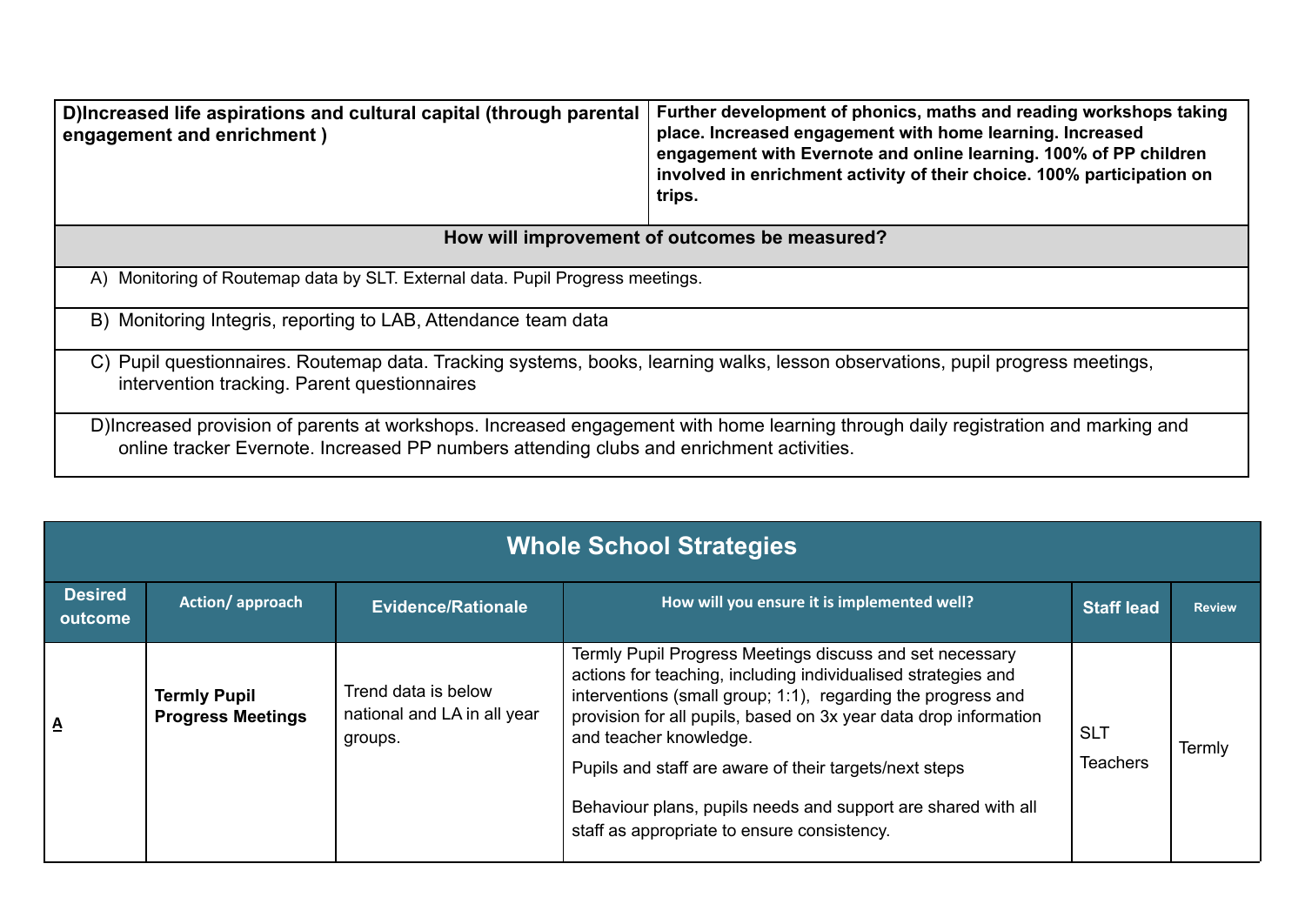|   |                                              |                                                                                                                                                                                                       | Data gathering and tracking during the year identifies trends and<br>individual children to monitor. PP children identified and<br>monitored.<br>Regular CDP for staff and leaders.                                                                                                                                                                                                                                                                                                                                                                                                                                                                                                                                                                                                                                                                                                                                                                                                                                                                                                                                                                                                                                                                                                          |                               |        |
|---|----------------------------------------------|-------------------------------------------------------------------------------------------------------------------------------------------------------------------------------------------------------|----------------------------------------------------------------------------------------------------------------------------------------------------------------------------------------------------------------------------------------------------------------------------------------------------------------------------------------------------------------------------------------------------------------------------------------------------------------------------------------------------------------------------------------------------------------------------------------------------------------------------------------------------------------------------------------------------------------------------------------------------------------------------------------------------------------------------------------------------------------------------------------------------------------------------------------------------------------------------------------------------------------------------------------------------------------------------------------------------------------------------------------------------------------------------------------------------------------------------------------------------------------------------------------------|-------------------------------|--------|
| Δ | To ensure quality<br>first teaching for all. | Trend data is below<br>national and LA in all year<br>groups.<br>Monitoring shows that<br>historically planning,<br>teaching quality and<br>delivery has not been<br>consistent across the<br>school. | Whole school topics mean teachers work together to carefully<br>plan their lessons to support children's acquisition of knowledge<br>and skills.<br>All classes have at least 1 assigned Teaching Assistant at all<br>times to ensure adult support is available.<br>Planning checks show it is individualised through next steps and<br>children's interests to support progress. Teachers receive PPA<br>time as well as extra time with teams.<br>Book looks, Evernote scrutiny show progress.<br>Learning walks and observations monitor engagement of PP<br>pupils during lessons and adult interactions and awareness of<br>PP children.<br>Observations monitor teaching, provision, adult interactions and<br>enrichment meets expected standards.<br>Teachers work together weekly to reflect and develop solid<br>practice through sharing planning, identifying across year groups<br>trends and transition action and peer mentoring.<br>Lesson observations show PP pupils are well engaged and<br>inspired by their lessons. Clear planning is seen during planning<br>checks. Book looks show clear sequence of lessons and<br>progression.<br>Teachers have their training needs met promptly.<br>School policy of lessons being inspiring, individualised and<br>inclusive. | <b>SLT</b><br><b>Teachers</b> | Termly |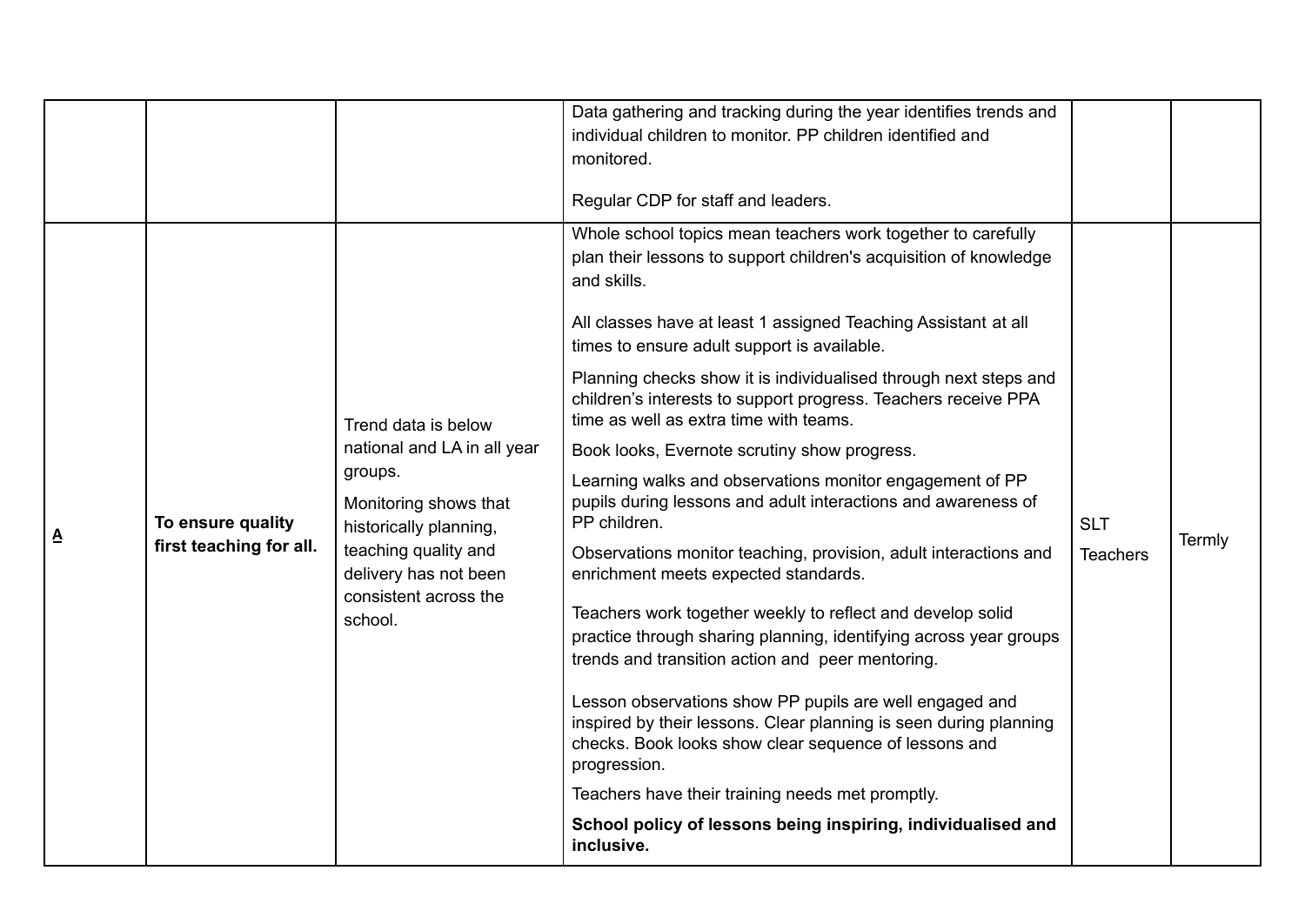|                   |                                                                                                                                         |                                                                                                                                                                                                                                                                                                                                                                         | Whole school work on new curriculum supports teacher<br>understanding of consistency and pupil progress journey<br>across school.                                                                                                                                                                                                                                                                                                                                                                                                                                                                                                                                                                                          |                          |         |
|-------------------|-----------------------------------------------------------------------------------------------------------------------------------------|-------------------------------------------------------------------------------------------------------------------------------------------------------------------------------------------------------------------------------------------------------------------------------------------------------------------------------------------------------------------------|----------------------------------------------------------------------------------------------------------------------------------------------------------------------------------------------------------------------------------------------------------------------------------------------------------------------------------------------------------------------------------------------------------------------------------------------------------------------------------------------------------------------------------------------------------------------------------------------------------------------------------------------------------------------------------------------------------------------------|--------------------------|---------|
| <u>A, B, C, D</u> | FLO support.                                                                                                                            | All on roll PP pupils, as well<br>as many other families,<br>receive ongoing or<br>occasional support from<br>FLO.<br>Improvement has been<br>seen in individual cases/<br>situations due to FLO<br>invaluable support<br>(Evidence: My Concerns,<br>pupil voice, parent voice).<br>Class based teams or SLT<br>cannot support in same<br>way due to time restrictions. | FLO supports class based teams with holistic environment.<br>Child's voice will be used to assess the individual needs of each<br>PP child. At Grasvenor we recognise not all Pupil Premium<br>pupils face the same difficulties and barriers.<br>All PP families will receive support as and when required from<br>FLO. They will be supported with wider family issues not only<br>those relating to the child's schooling.<br>PP attendance will meet school expectations.<br>FLO available to investigate barriers for individuals.<br>Children will receive mental and emotional support as required.<br>FLO will support all PP families to choose the enrichment<br>activities suited to their interests and needs. | <b>FLO</b><br><b>SLT</b> | Termly  |
| A, B, C, D        | <b>Strong beginnings:</b><br><b>Ensure best practice</b><br>in the EYFS to<br>enable all children to<br>make at least good<br>progress. | Achievement of GLD<br>supports children to meet<br>ARE in KS1.                                                                                                                                                                                                                                                                                                          | Ensure best practice in the EYFS to enable all children to<br>make at least good progress.<br>High-quality adult interactions to extend children's learning and<br>identify next steps, carefully planned provision taking account of<br>children's interests and needs<br>Teachers and EYFS team carefully plan inspiring lessons and<br>provision around children's interests. They use assessment to<br>carefully pitch their lessons for the needs of the class, and a<br>support staff are aware of PP children in their class and carefully<br>monitor their understanding during lessons, ensuring enough<br>support and challenge is in place. All children receive individual<br>next steps as appropriate.       | <b>SLT</b>               | Termly. |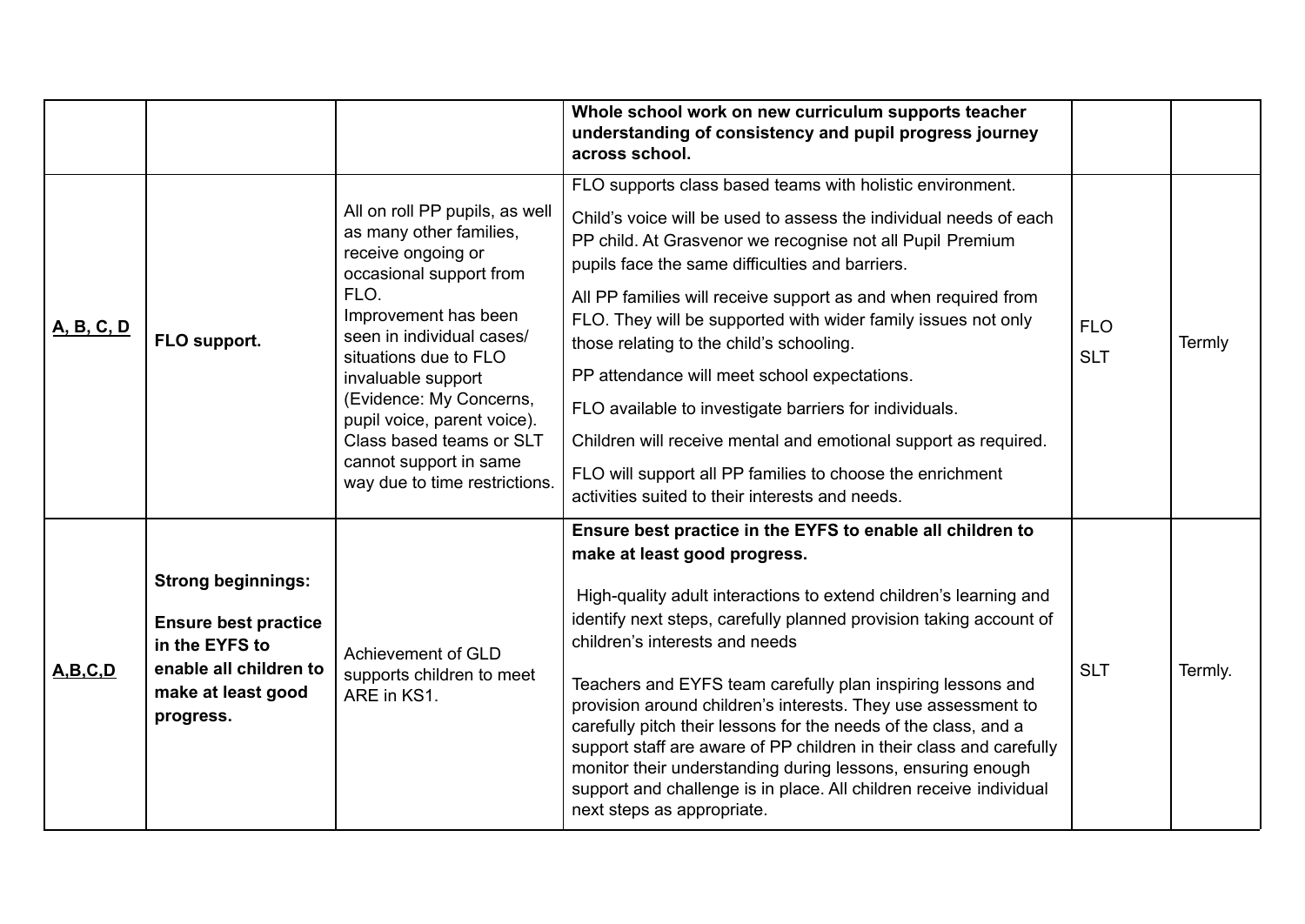|                   |                     |                                                                                                                                                                                           | Staff's training and qualifications are regularly reviewed and<br>updated as appropriate.<br>Whenever possible, Reception has at least 2 support members                                                                  |            |                 |
|-------------------|---------------------|-------------------------------------------------------------------------------------------------------------------------------------------------------------------------------------------|---------------------------------------------------------------------------------------------------------------------------------------------------------------------------------------------------------------------------|------------|-----------------|
|                   |                     |                                                                                                                                                                                           | of staff.                                                                                                                                                                                                                 |            |                 |
|                   |                     |                                                                                                                                                                                           | Learning walks and observations monitor engagement of PP<br>pupils during lessons and adult interactions and awareness of<br>PP children                                                                                  |            |                 |
|                   |                     |                                                                                                                                                                                           | Visits to other settings.                                                                                                                                                                                                 |            |                 |
|                   |                     |                                                                                                                                                                                           | Moderation with other settings.                                                                                                                                                                                           |            |                 |
|                   |                     |                                                                                                                                                                                           | Staff training as necessary                                                                                                                                                                                               |            |                 |
|                   |                     |                                                                                                                                                                                           | Regular data drop and internal and external moderation (termly)                                                                                                                                                           |            |                 |
|                   |                     |                                                                                                                                                                                           | All new starters (in all age groups) to receive home visit to<br>identify interests, barriers, needs.                                                                                                                     |            |                 |
|                   |                     |                                                                                                                                                                                           | FLO to monitor Grasvenor enrichment entitlement for new<br>starters.                                                                                                                                                      |            |                 |
| <b>A, B, C, D</b> | <b>The Big Sing</b> | Studies show that singing                                                                                                                                                                 | All children will have 10 minutes of singing time each day to<br>improve wellbeing.                                                                                                                                       | <b>SLT</b> | <b>Jul 2021</b> |
|                   |                     | supports wellbeing,                                                                                                                                                                       | This time is used by teachers for intervention or planning.                                                                                                                                                               |            |                 |
| <b>A.B. C. D</b>  | <b>Park Run</b>     | Studies show that physical<br>activity support learning.                                                                                                                                  | All children will take part in park run/ walk daily.                                                                                                                                                                      | <b>SLT</b> | <b>Jul 2021</b> |
| <b>A. B. C. D</b> | <b>Badge Time</b>   | Involvement in activities of<br>interest allows pupils to<br>experience activities and<br>develop skills which they<br>may not otherwise be able<br>to do and broadens their<br>horizons. | Weekly 'Badge Time' as part of Golden Time allowing children to<br>choose from a range of activities and earn badges for<br>demonstrating skills.<br>Children's input used to choose the Badge Time options<br>available. | <b>SLT</b> | Termly          |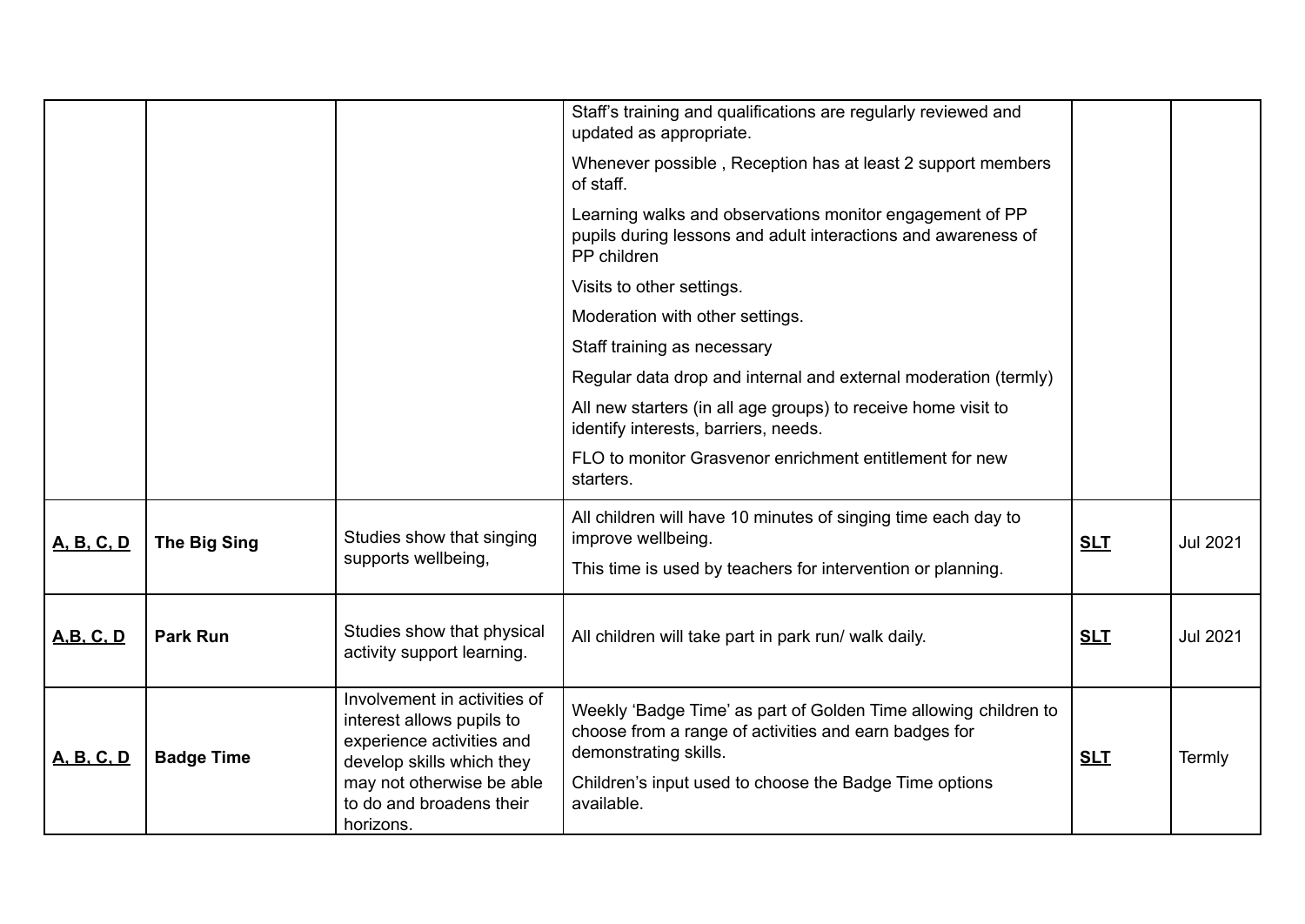| <b>Budgeted</b><br>cost of<br>whole<br>school<br><b>strategies</b><br>ž. | Reception second TA £ 20,013- £21,346 (to be taken from school budget)<br>(FLO: Included below)<br>Badge Time resources: consumable costs: £350<br><b>Total: £21381</b>                                                                         |                                                                                                                    |                                                                                                                                                                                                                                                                                                                                                                                                                                                                                                                                                                                                                                                                                                                                                                                                                                                                                                                                         |                               |               |  |  |
|--------------------------------------------------------------------------|-------------------------------------------------------------------------------------------------------------------------------------------------------------------------------------------------------------------------------------------------|--------------------------------------------------------------------------------------------------------------------|-----------------------------------------------------------------------------------------------------------------------------------------------------------------------------------------------------------------------------------------------------------------------------------------------------------------------------------------------------------------------------------------------------------------------------------------------------------------------------------------------------------------------------------------------------------------------------------------------------------------------------------------------------------------------------------------------------------------------------------------------------------------------------------------------------------------------------------------------------------------------------------------------------------------------------------------|-------------------------------|---------------|--|--|
|                                                                          |                                                                                                                                                                                                                                                 |                                                                                                                    | <b>Focussed Support</b>                                                                                                                                                                                                                                                                                                                                                                                                                                                                                                                                                                                                                                                                                                                                                                                                                                                                                                                 |                               |               |  |  |
| <b>Desired</b><br>outcome                                                | Action/approach                                                                                                                                                                                                                                 | <b>Evidence/Rationale</b>                                                                                          | How will you ensure it is implemented well?                                                                                                                                                                                                                                                                                                                                                                                                                                                                                                                                                                                                                                                                                                                                                                                                                                                                                             | <b>Staff lead</b>             | <b>Review</b> |  |  |
| B.C                                                                      | <b>Interventions-small</b><br>groups and 1:1<br>support/ strategies<br>Monitored<br>interventions will<br>support individuals as<br>necessary, especially<br>those working below<br>ARE, making slow<br>progress or those<br>working above ARE. | Data trend is below national<br>and LA in all year groups.<br>Data for pupils working at<br>GDR is below national. | Teaching staff will be clear on how to support identified pupils in<br>their class, including Pupil Premium pupils. Teacher voice shows<br>teachers are confident to identify and support pupils in their<br>class, including PP pupils.<br>Early identification and support is in place for PP children making<br>less than expected progress through pupil progress meetings,<br>teacher meeting discussions and data monitoring and weekly<br>safeguarding with FLO and teacher.<br>Termly Pupil Progress Meetings held with head teachers and<br>teaching staff discuss every PP child in depth. All PP children are<br>included in at least 1 intervention/action in place appropriate to<br>them. Pupil Progress meetings provide challenge and robust<br>evaluation of teacher strategies and provision.<br>Weekly safeguarding meetings discuss internal and external<br>barriers to learning for PP children and plan actions. | <b>Teachers</b><br><b>SLT</b> | Termly        |  |  |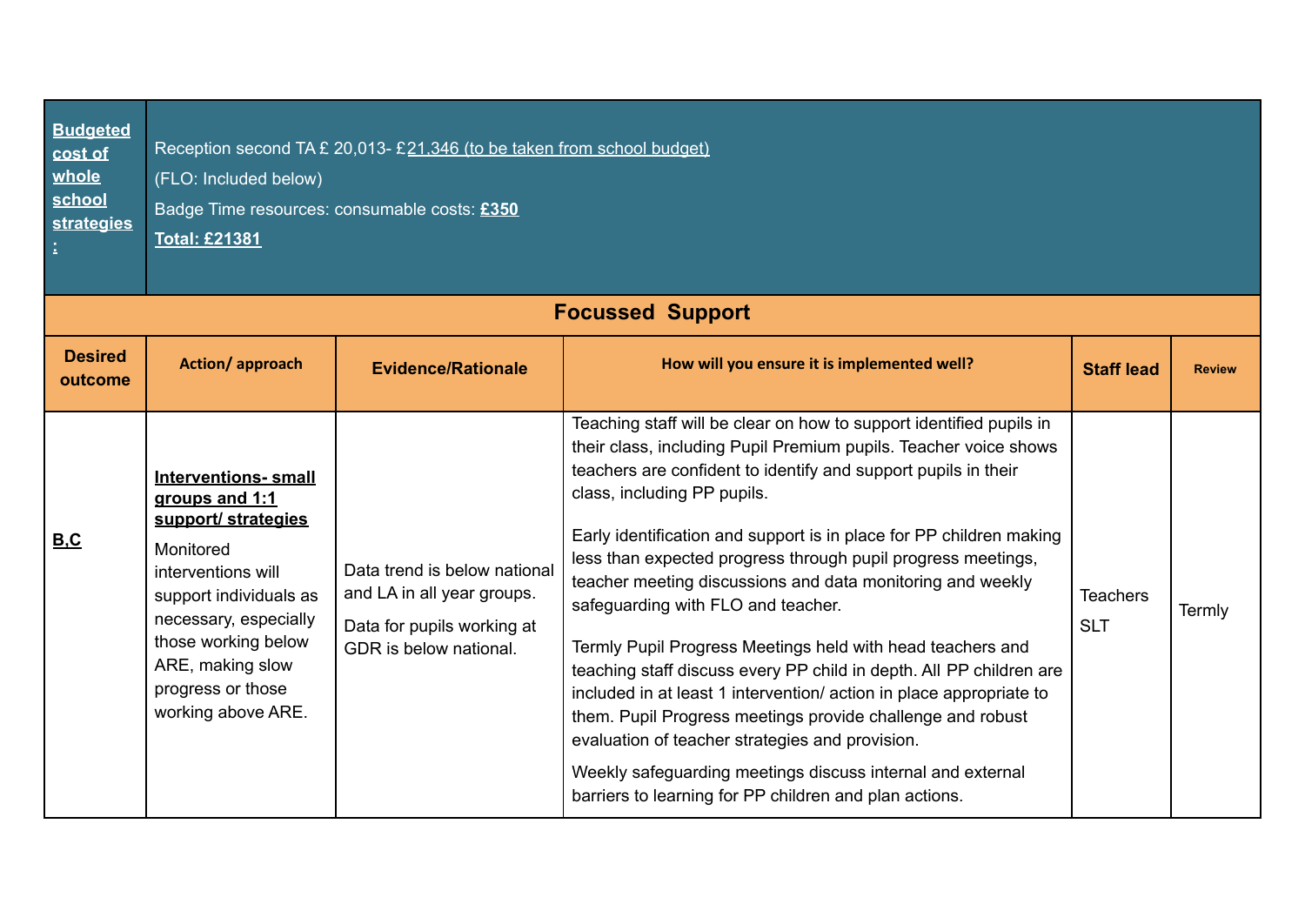| A, B, C, D,                                     | FLO support:<br>individualised,<br>holistic support. | All on roll PP pupils, as well<br>as many other families,<br>receive ongoing or<br>occasional support from<br>FLO.<br>Improvement has been<br>seen in individual cases/<br>situations due to FLO<br>invaluable support<br>(Evidence: My Concerns,<br>pupil voice, parent voice).<br>Class based teams or SLT<br>cannot support in same<br>way due to time restrictions. | Named LAB member to attend at least annually to monitor<br>effectiveness.<br>Pupil voice shows pupils feel supported in their learning.<br>FLO supports class based teams to devise individualised<br>strategies, risk assessments, interventions as necessary.<br>FLO available to investigate barriers for individuals.<br>Child's voice will be used to assess the individual needs of each<br>PP child. At Grasvenor we recognise not all Pupil Premium<br>pupils face the same difficulties and barriers.<br>All PP families will receive support as and when required from<br>FLO. They will be supported with wider family issues not only<br>those relating to the child's schooling.<br>FLO to manage attendance issues: monitoring integris, meeting<br>with parents and EWO. | <b>FLO</b><br><b>SLT</b> | Termly        |
|-------------------------------------------------|------------------------------------------------------|-------------------------------------------------------------------------------------------------------------------------------------------------------------------------------------------------------------------------------------------------------------------------------------------------------------------------------------------------------------------------|-----------------------------------------------------------------------------------------------------------------------------------------------------------------------------------------------------------------------------------------------------------------------------------------------------------------------------------------------------------------------------------------------------------------------------------------------------------------------------------------------------------------------------------------------------------------------------------------------------------------------------------------------------------------------------------------------------------------------------------------------------------------------------------------|--------------------------|---------------|
| <b>Budgeted</b><br>cost<br>focussed<br>support: |                                                      | FLO: (Salary point 18 and above) £24,313 -£30,525                                                                                                                                                                                                                                                                                                                       |                                                                                                                                                                                                                                                                                                                                                                                                                                                                                                                                                                                                                                                                                                                                                                                         |                          | Total:£30,525 |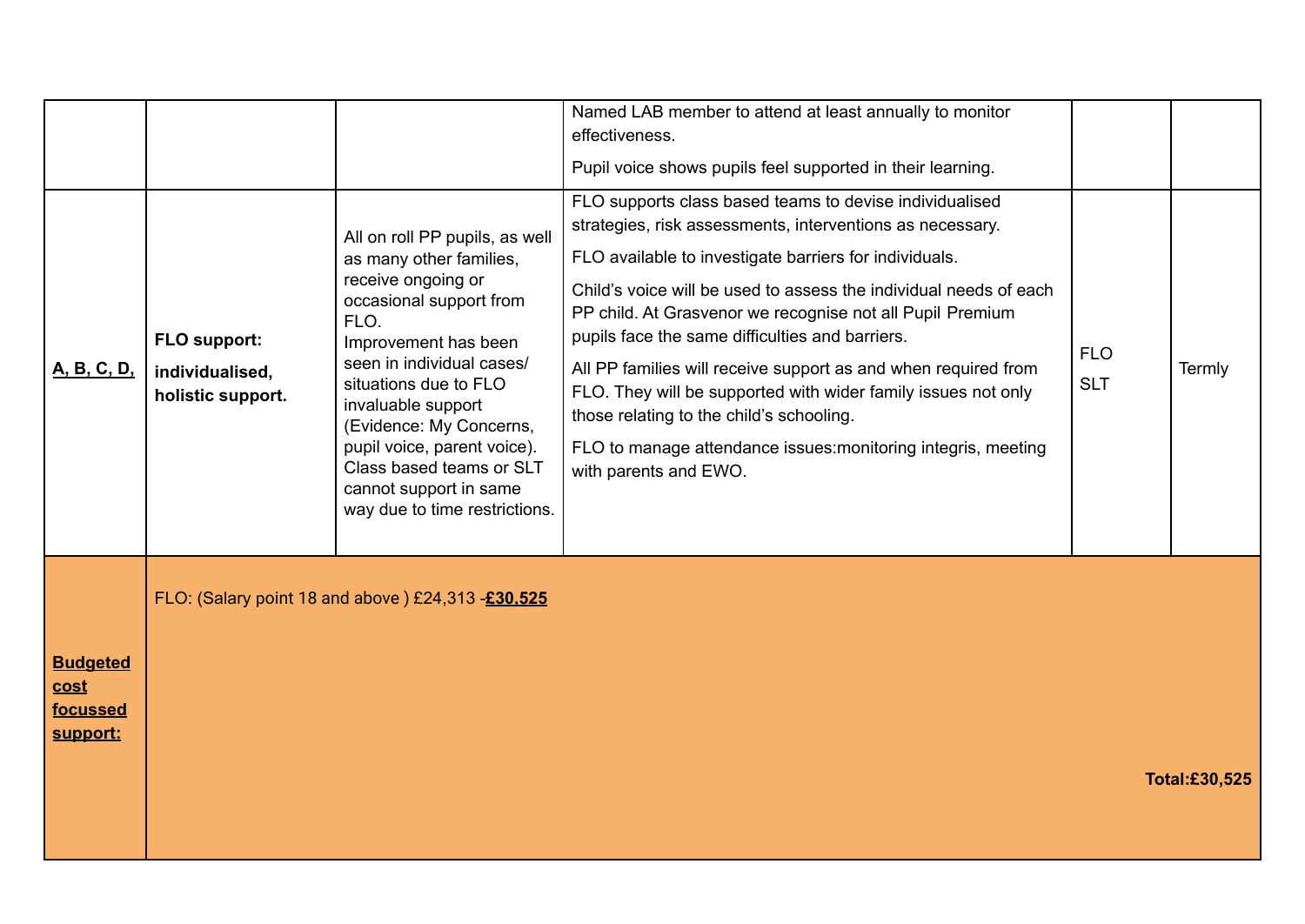# **Specific support/provision targeting Pupil Premium pupils and additional strategies.**

| <b>Desired</b><br>outcome | <b>Action/approach</b>                                                            | <b>Evidence/Rationale</b>                                                                                                                                                                                  | How will you ensure it is implemented well?                                                                                                                                                        | <b>Staff lead</b> | <b>Review</b>   |
|---------------------------|-----------------------------------------------------------------------------------|------------------------------------------------------------------------------------------------------------------------------------------------------------------------------------------------------------|----------------------------------------------------------------------------------------------------------------------------------------------------------------------------------------------------|-------------------|-----------------|
| <u>A,B,C,D</u>            | <b>Enrichment</b><br><b>Activities- Free Club</b><br>place for PP pupils          | Involvement in clubs allows<br>PP pupils to experience<br>activities and develop skills<br>which they may not<br>otherwise be able to do.<br>Increases enjoyment in<br>school and therefore<br>attendance. | All PP pupils will attend 1x weekly after school club at no cost to<br>their families.<br>PP pupils will have enriching experiences which will support their<br>development across the curriculum. | <b>SLT</b>        | <b>Jul 2021</b> |
| <u>A,B,C,D</u>            | <b>Enrichment: All PP</b><br>pupils will be<br>enabled to attend<br>school trips. | Participation in trips<br>supports children's<br>understanding of topics and<br>social development, It is<br>therefore essential that ALL<br>pupils are able to attend<br>organised trips.                 | Monies available to ensure PP pupils on low budget can attend<br>trips.<br>Majority of trips will be free/ low cost.                                                                               | <b>SLT</b>        | <b>Jul 2021</b> |
| <b>A.B.C.D</b>            | <b>Time for Toast</b>                                                             | Monitoring of My Concerns<br>shows some children come<br>to school hungry.                                                                                                                                 | All pupils will have breakfast before direct teaching time begins<br>through availability of fruit and milk and toast during morning<br>registration.                                              | <b>SLT</b>        | <b>Jul 2021</b> |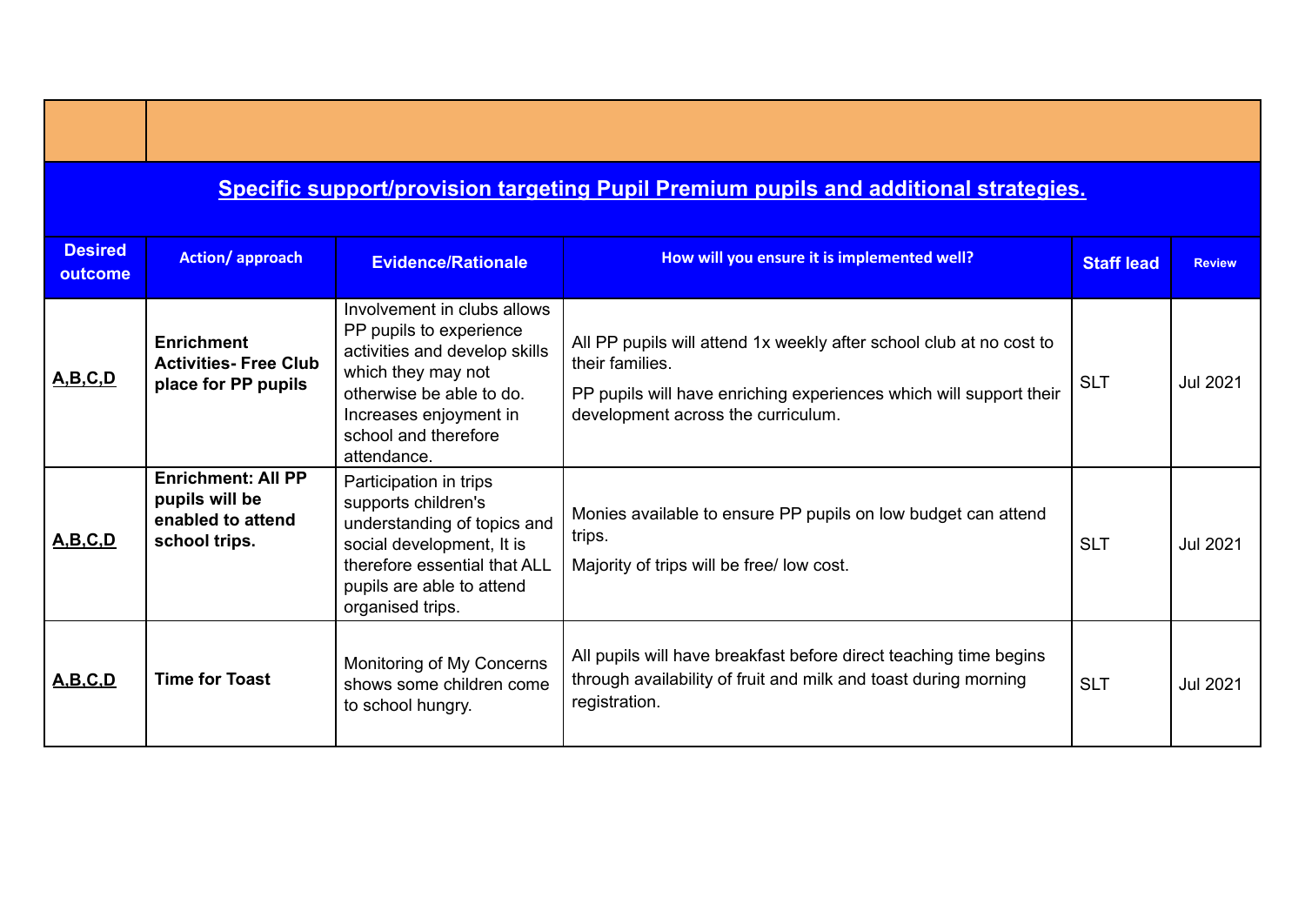| <b>Budgeted</b><br>cost of<br><b>specific</b><br>provision: | Clubs: Approx £165 per child per year= £1335<br>Trips (Including Year 2 residential): £900<br>Time for Toast: £5 x39 weeks= £195 |                                                                                                      |                                                                                                                                                                                                                                             |            | <b>Total: £2430</b> |
|-------------------------------------------------------------|----------------------------------------------------------------------------------------------------------------------------------|------------------------------------------------------------------------------------------------------|---------------------------------------------------------------------------------------------------------------------------------------------------------------------------------------------------------------------------------------------|------------|---------------------|
| <u>A,B,C,D</u><br><b>FLO support</b>                        |                                                                                                                                  |                                                                                                      | Children will receive mental and emotional support as required.<br>FLO will support all PP families to choose the enrichment<br>activities suited to their interests and needs.                                                             |            |                     |
|                                                             |                                                                                                                                  | FLO is involved with<br>supporting all PP families in<br>school in some capacity, as<br>appropriate. | FLO supports class based teams with holistic environment.<br>FLO available to investigate barriers for individuals.                                                                                                                         | <b>SLT</b> |                     |
|                                                             |                                                                                                                                  |                                                                                                      | All PP families will receive support as and when required from<br>FLO. They will be supported with wider family issues not only<br>those relating to the child's schooling.                                                                 |            | ongoing             |
|                                                             |                                                                                                                                  |                                                                                                      | FLO available to investigate barriers for individuals.<br>Child's voice will be used to assess the individual needs of each<br>PP child. At Grasvenor we recognise not all Pupil Premium<br>pupils face the same difficulties and barriers. |            |                     |
|                                                             |                                                                                                                                  |                                                                                                      | FLO supports class based teams to devise individualised<br>strategies, risk assessments, interventions as necessary.                                                                                                                        |            |                     |

| <u>  Whole school strategies: £21381 (taken from school budget) </u> |
|----------------------------------------------------------------------|
| <b>Focussed support:£30,525</b>                                      |
| <b>Specific provision: £2430</b>                                     |
|                                                                      |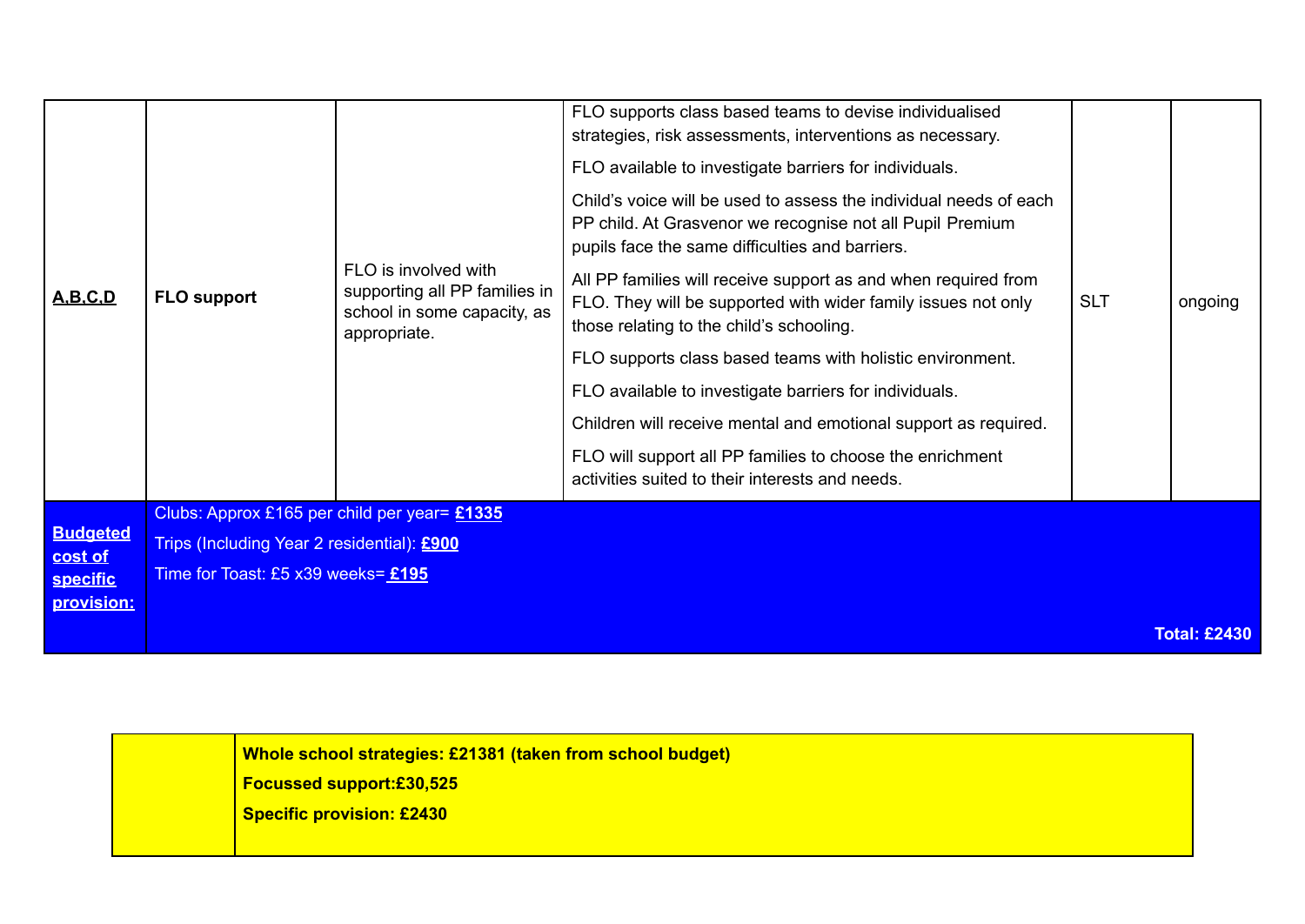| <b>Total Spend:</b> | £32,955 |
|---------------------|---------|

## **Impact statement**

We are unable to provide impact figures due to this allowing individual children to be identified and personal information known.

## **Research supporting our preparation of this document:**

#### **Quality First Teaching:**

'The quality of teaching is the most important school-based factor affecting children's attainment, particularly for those from disadvantaged *backgrounds.'* [National Foundation for Educational Research, [www.nfer.co.uk](http://www.nfer.co.uk)]

"Teachers use data to identify pupils' needs, review progress every few weeks and address under-performance quickly. They have manageable assessment for learning systems which provide clear feedback for pupils. Schools use evidence to make decisions about their support *strategies"* DfE/NFER Evidence for Excellence in Education)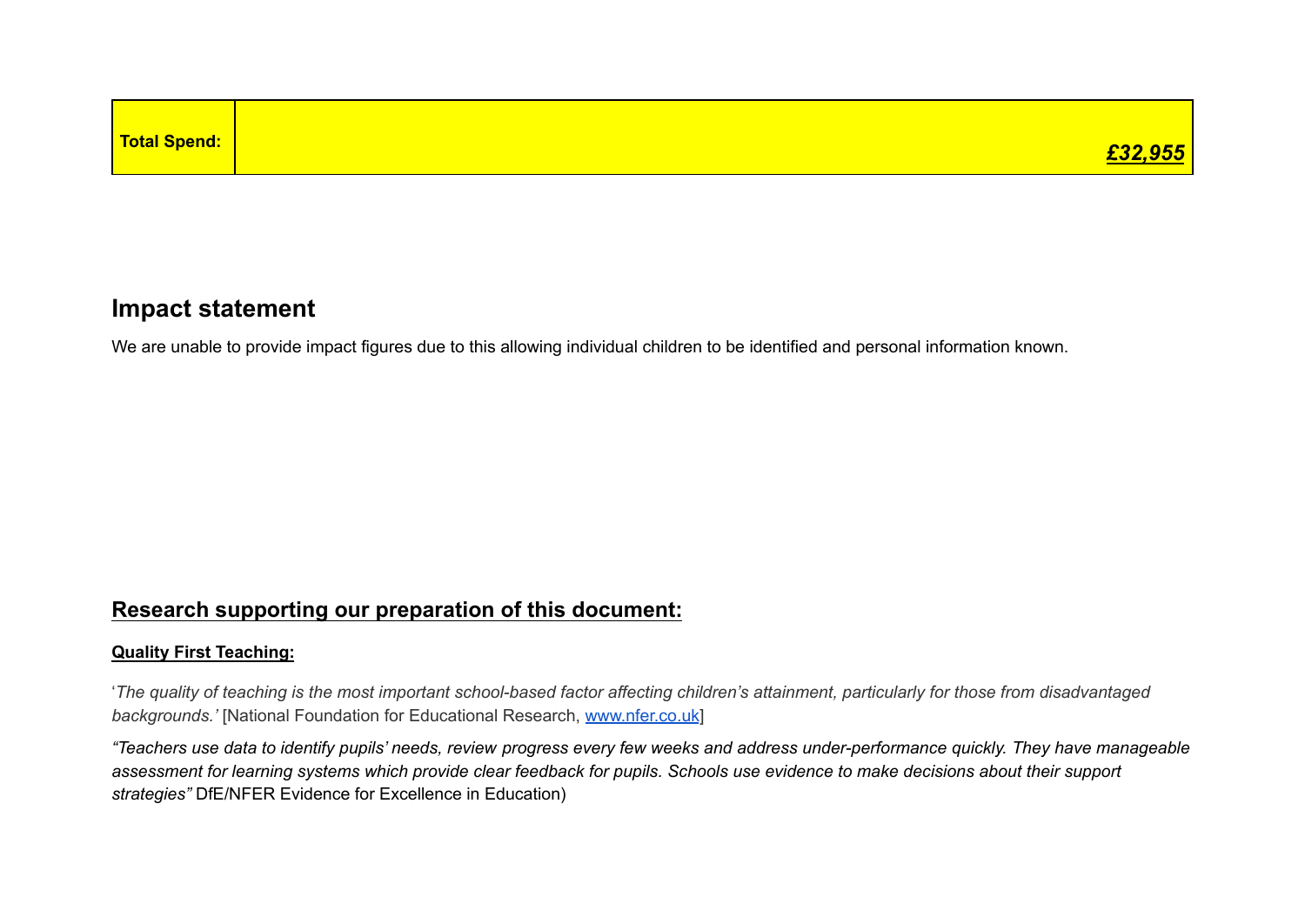"Schools emphasise 'Quality Teaching First' and provide consistently high standards by setting expectations, monitoring performance and *sharing best practice"* (DfE/NFER Evidence for Excellence in Education)

The effects of high-quality teaching are especially significant for pupils from disadvantaged backgrounds: over a school year, these pupils gain 1.5 years' worth of learning with very effective teachers, compared with 0.5 years with poorly performing teachers. In other words, for poor pupils the difference between a good teacher and a bad teacher is a whole year's learning. (Sutton Trust, 2012, p. 2)

### **Attendance:**

'Regular attendance was a priority in more successful schools, with the importance of this being shared with all pupils and families. Many schools had designated a member of staff or team to ensure attendance – calling home when children did not arrive on time, funding or sending out transport, and working with families (often in the home) to address the barriers they face in getting their children to school.' (Pg 77 of DfE 'Supporting the attainment of disadvantaged pupils: articulating success and good practice' Research report November 2015)

'School leaders understood the link between attendance, behaviour and emotional support. More successful schools tended to have more extensive social and emotional support strategies in place' (pg 78 of DfE 'Supporting the attainment of disadvantaged pupils: articulating success and good practice' Research report November 2015)

### **Individualised provision:**

"Staff identify each pupil's challenges and interests. They seek the best strategies to help each pupil make the next step in his or her learning. Schools provide individual support for specific learning needs and group support for pupils with similar needs" (DfE/NFER **Evidence for Excellence in Education)**

'More successful schools saw pupils from disadvantaged backgrounds as individuals, each with their own set of challenges, talents and interests. They believed that all pupils have the capacity to succeed and that the school's role was to ensure success for everyone.

*"Our disadvantaged students here, they are each of them an individual, every single one of them is different with different needs. Some of them are extremely able... others need far more support. When I am talking about our disadvantaged students I am*